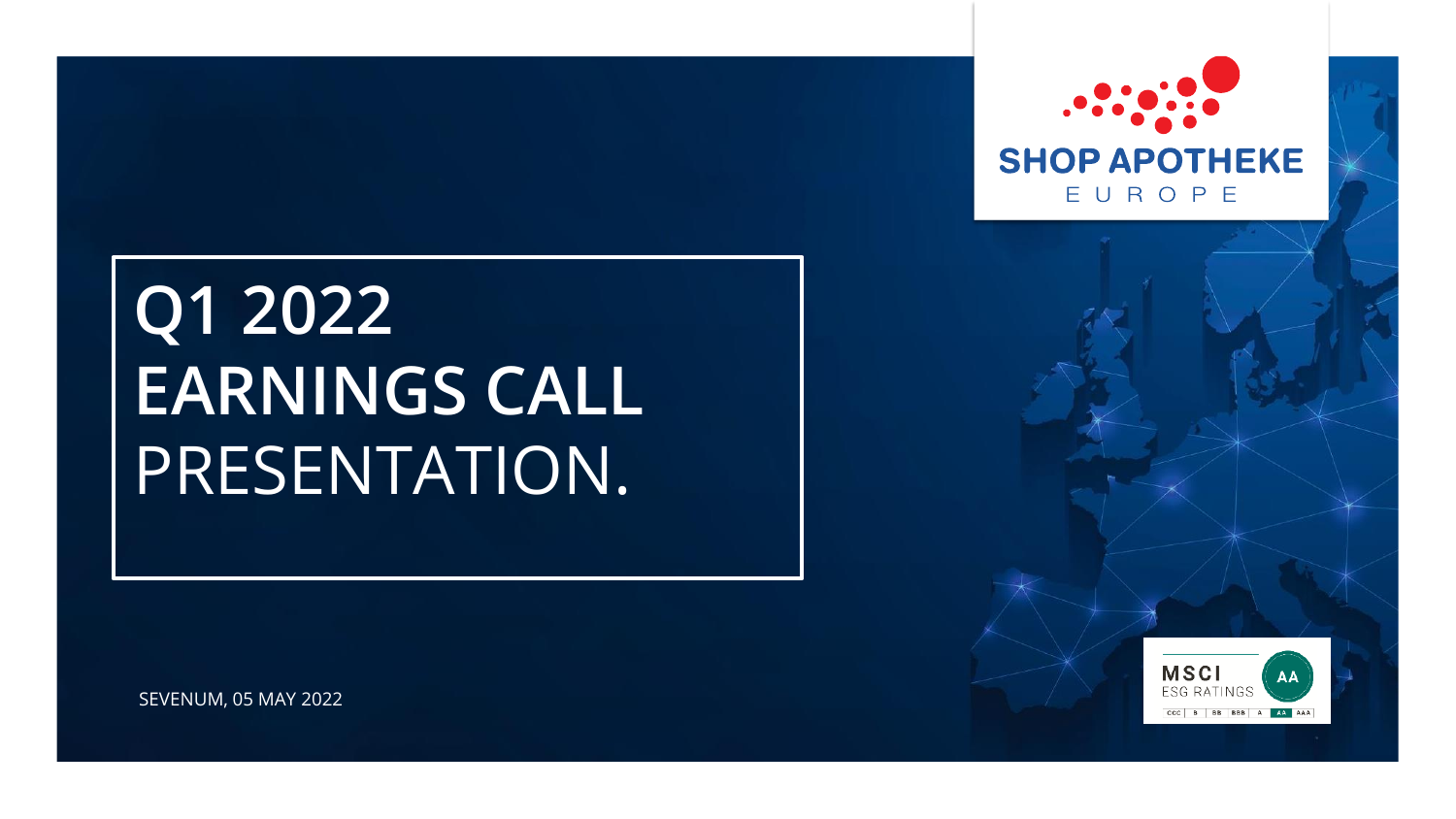

## LIVE FROM OUR HEADQUARTERS IN SEVENUM.

**STEFAN FELTENS, CEO. JASPER EENHORST, CFO.** 

SHOP APOTHEKE 2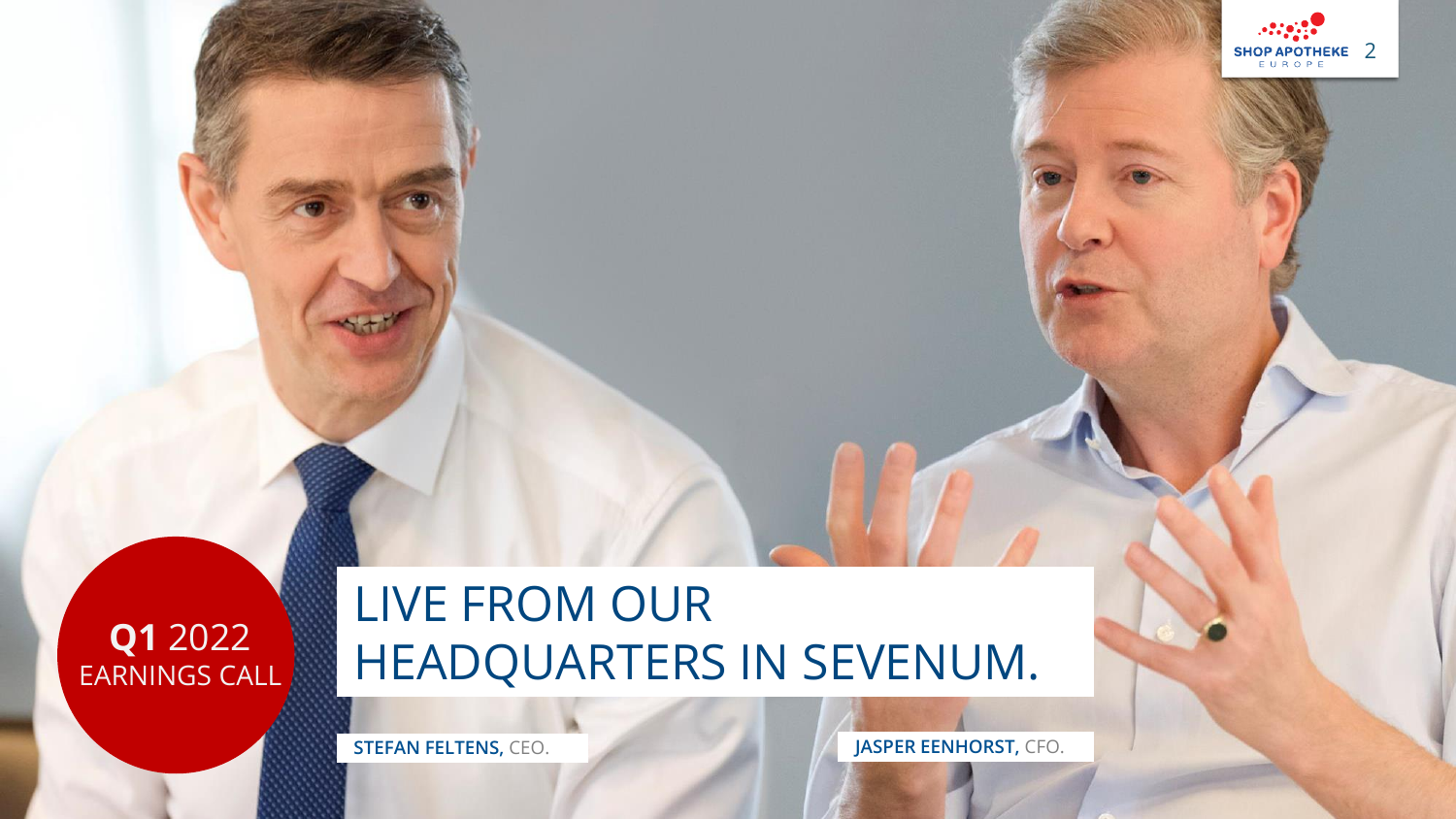



## TODAY'S AGENDA.



FINANCIAL PERFORMANCE.



UPDATE ON BUSINESS AND STRATEGY.

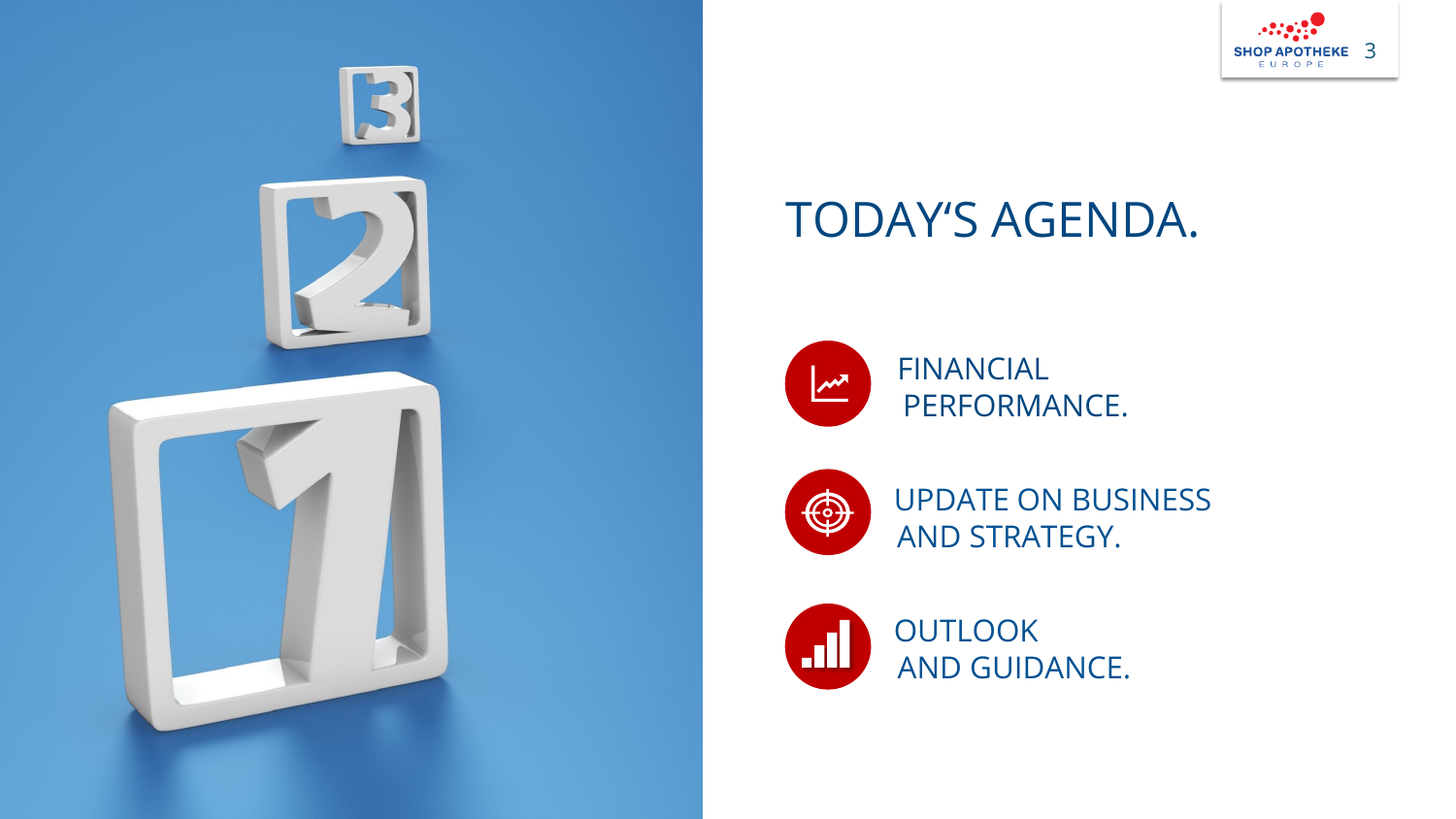



# FINANCIAL PERFORMANCE.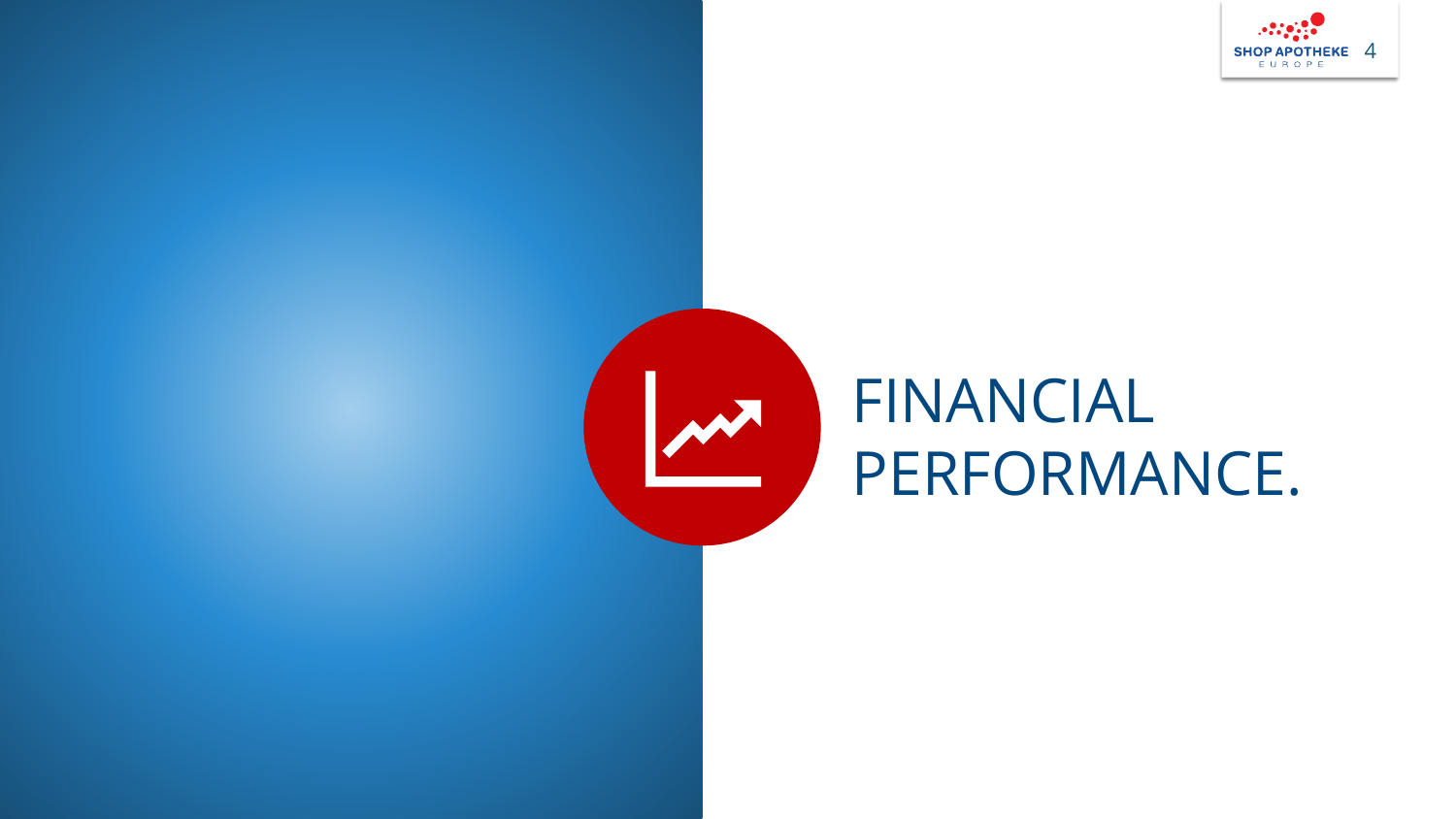## HIGHLIGHTS.

KEY FACTS

**Q2**

2022



#### • **DOUBLE-DIGIT GROWTH IN EVERYTHING-BUT-RX CONTINUES.**

UP 15%, ON TRACK FOR FULL-YEAR GUIDANCE WITH SIGNIFICANT MARKET SHARE GAINS. RX SALES STABLE QUARTER-OVER-QUARTER.

#### • **ADJ. EBITDA EUR -4M.**

MARGIN AT -1.4%, 2.1PP BETTER THAN PRIOR Q4. ON TRACK FOR FULL YEAR GUIDANCE –OFFSETTING IMPACT OF A MORE CHALLENGING ENVIRONMENT.

#### • **OPERATING CASH FLOW EUR +24M.**

CONTINUED FAVOURABLE WORKING CAPITAL MOVEMENTS.

#### • **RECORD CUSTOMER SATISFACTION AND HIGH GROWTH OF NEW CUSTOMERS CONTINUED.**

NPS 73, DRIVEN BY SUCCESSES FROM OUR NEW FACILITY. ACTIVE CUSTOMER BASE 8.3M: UP 0.4M IN Q1 AND 1.5M YOY.

#### • **E-RX GEMATIK TEST ACCELERATES.**

APPROACHING 50% OF THE REQUIRED 30,000 SUCCESSFUL ORDERS.

## • **ACQUISITION OF QUICK-COMMERCE FIRST A.**

DELIVERY WITHIN 30 MINUTES IN COOPERATION WITH LOCAL PHARMACIES.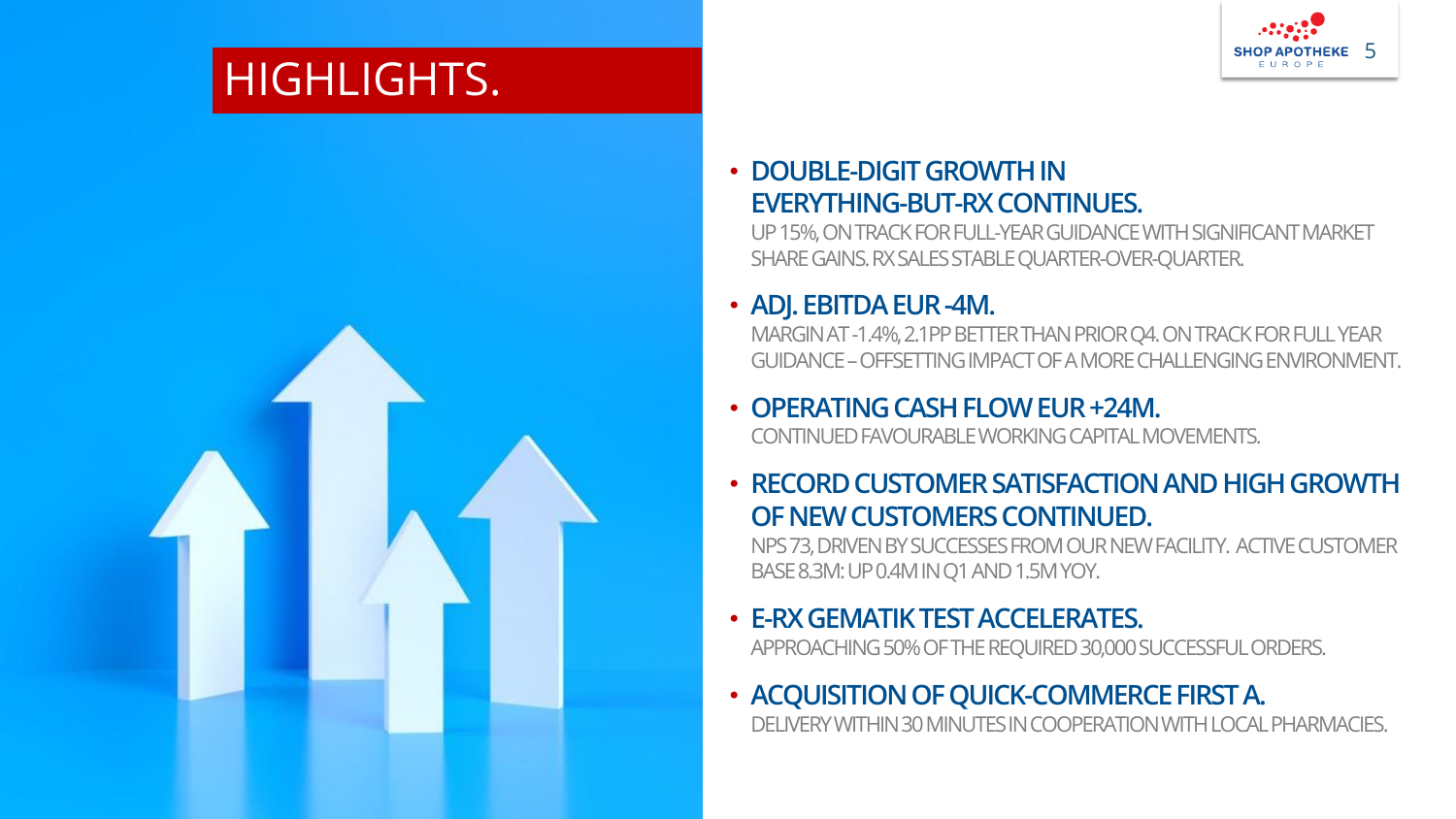

### KEY FINANCIALS. DACH / EVERYTHING-BUT-RX +10%, INTERNATIONAL UP +30%.

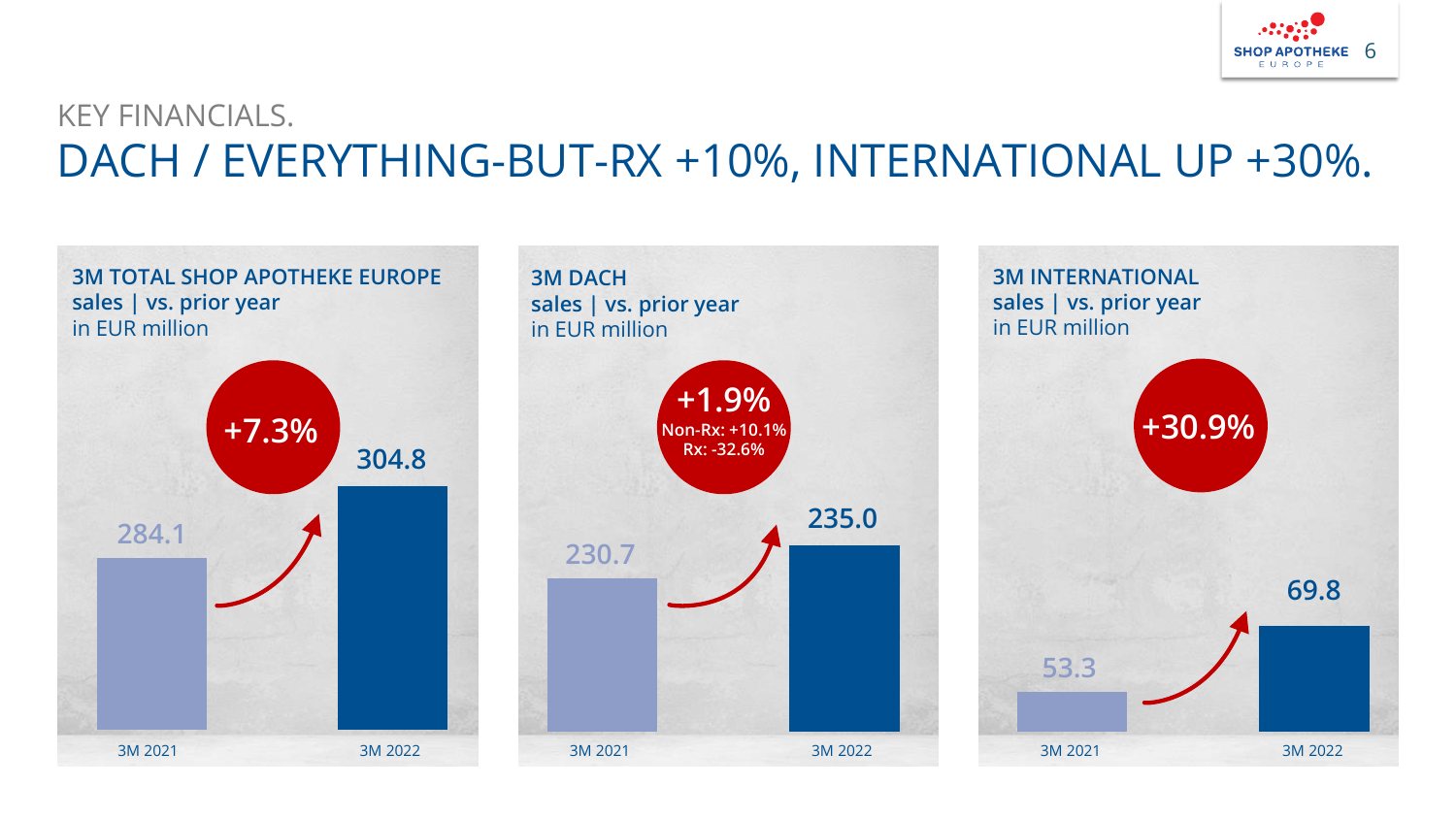

#### ACTIVE CUSTOMER BASE: FAST GROWTH WITH HAPPY CUSTOMERS CONTINUES. RECORD LEVEL OF NET PROMOTER SCORE.

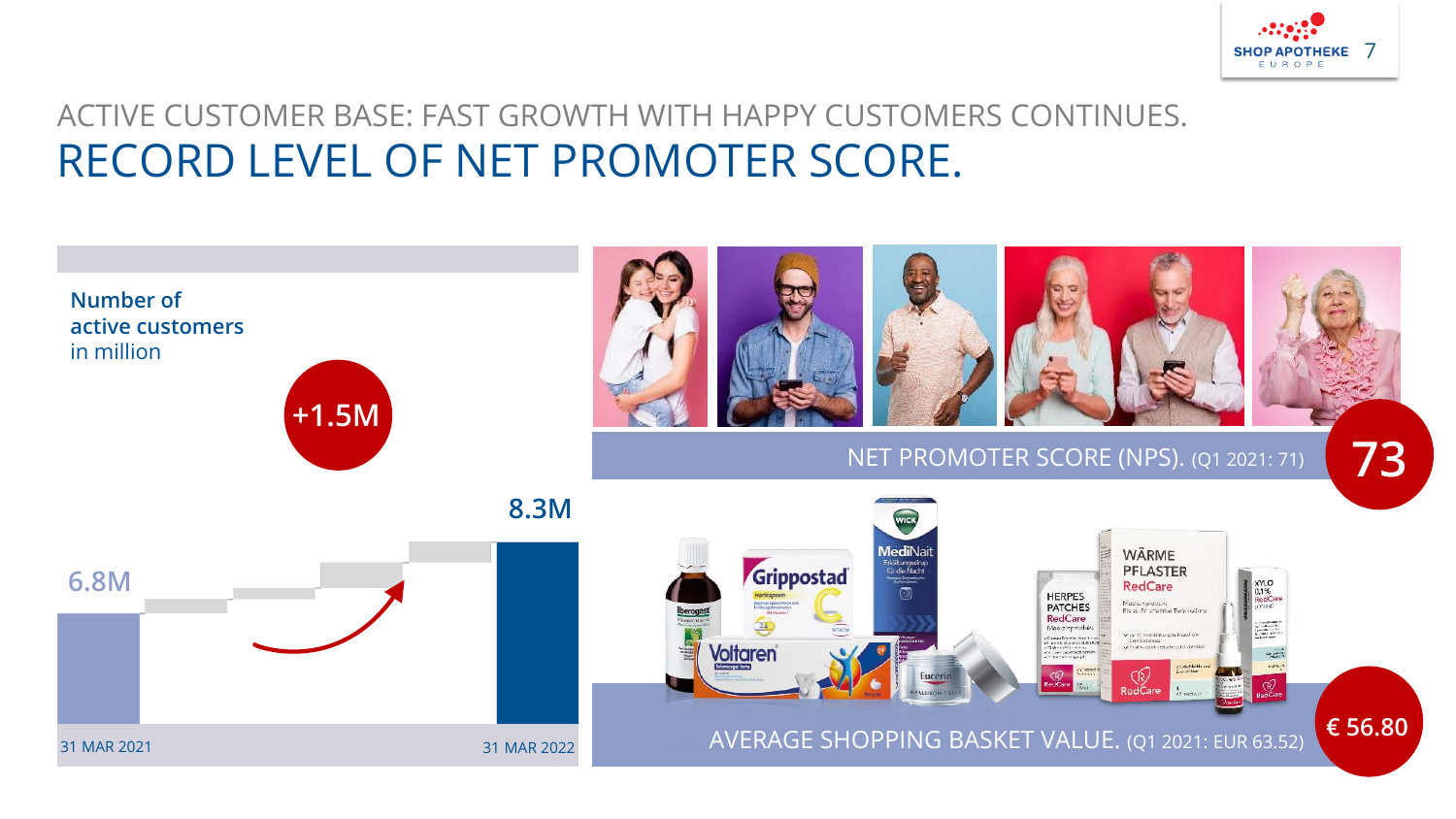

### EVERY WEEK, 7 TO 8 MILLION VISITS TO OUR WEBSITES AND APPS. FAST GROWTH OF TRAFFIC CONTINUES AT AROUND 30%.

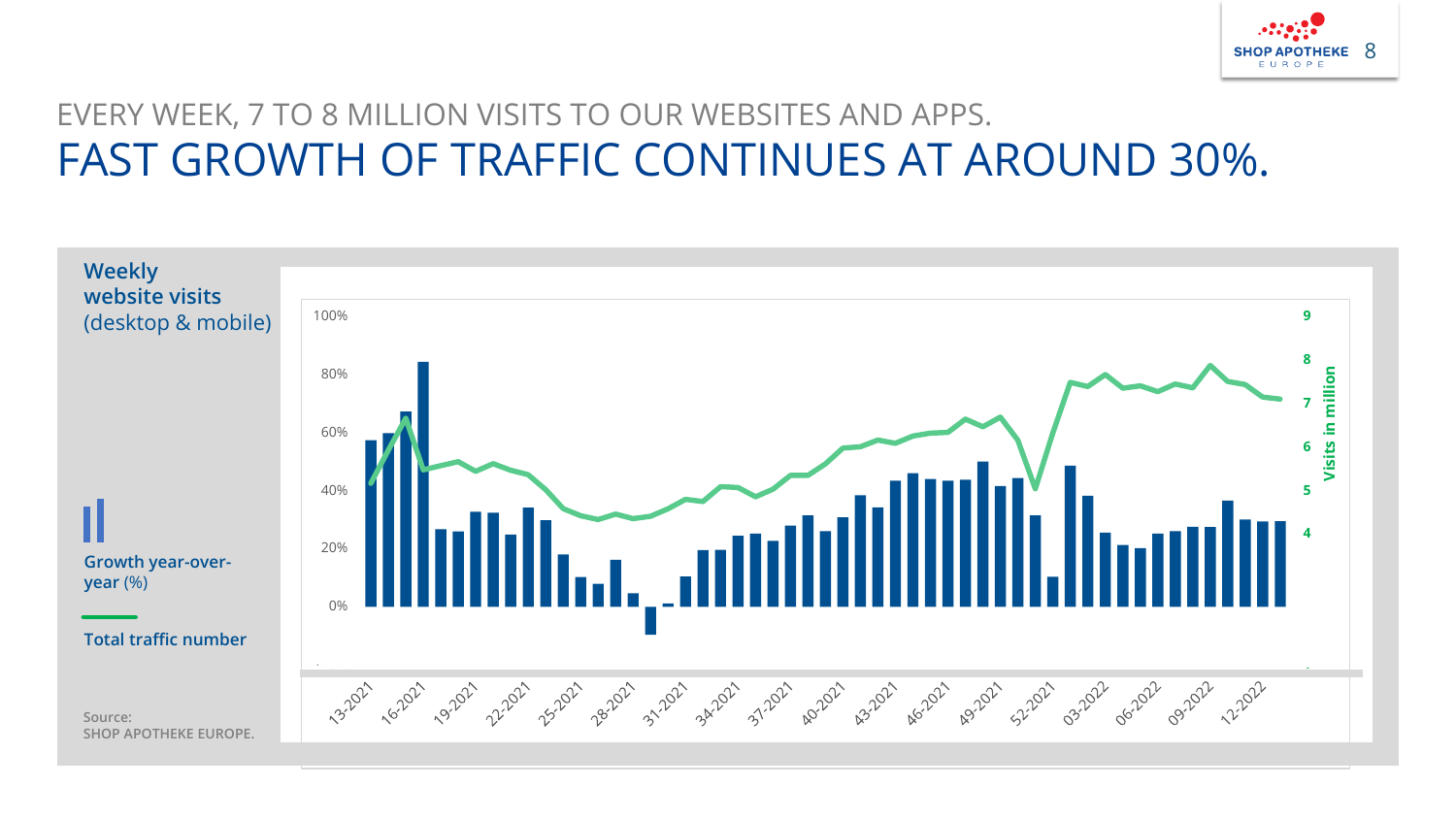

#### STRONG ORDER GROWTH. MORE THAN 6M ORDERS IN ONE QUARTER FOR THE FIRST TIME.

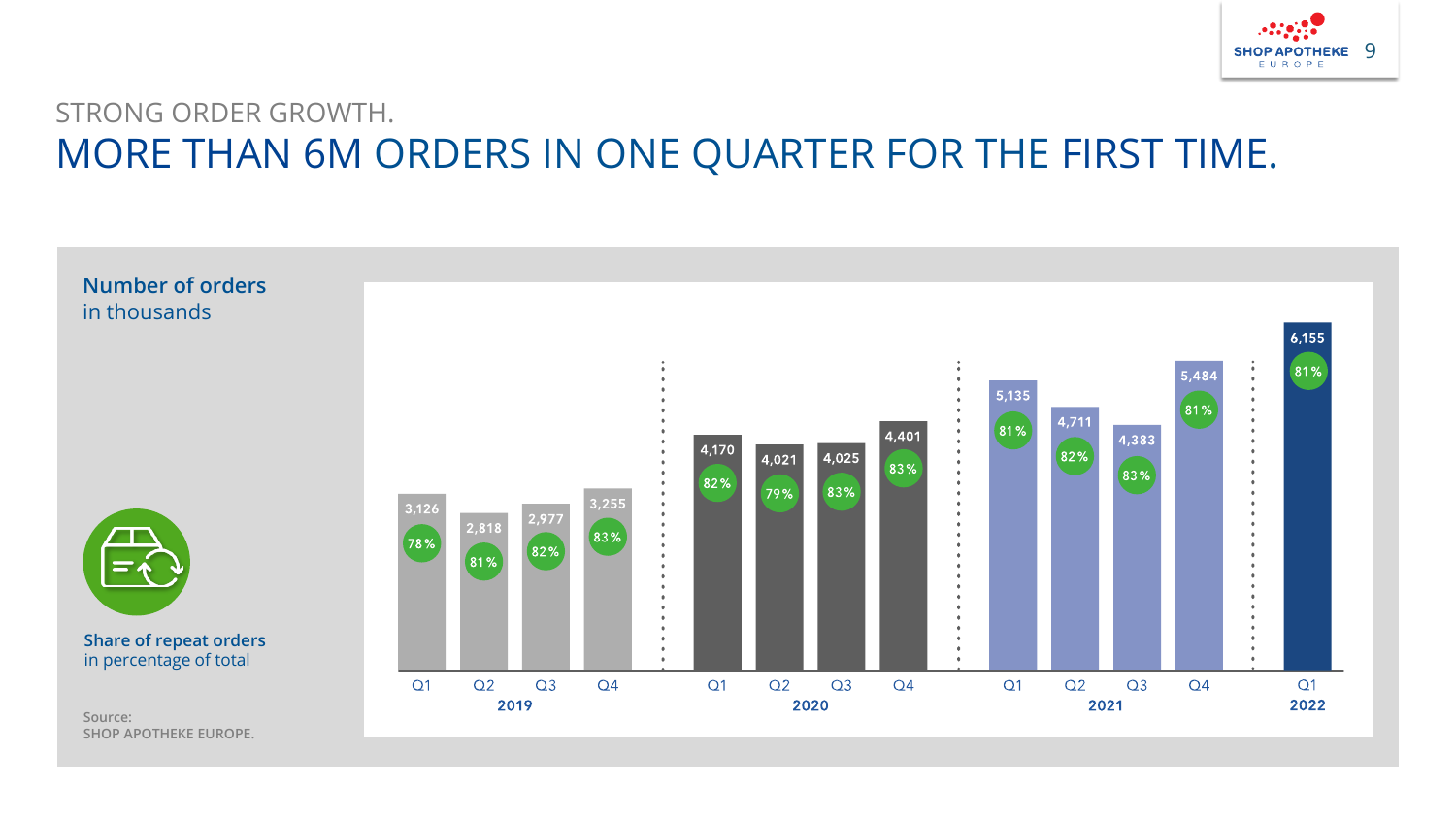

## KEY FINANCIALS. SALES EUR 305M, ADJ. EBITDA MARGIN -1.4%. WITHIN FULL YEAR GUIDANCE.

| Adjusted numbers<br>in million of euros | Q1 2021  | Q1 2022  | Better/(Worse) | Q4 2021  | Q1 2022  | Better/(Worse)  |
|-----------------------------------------|----------|----------|----------------|----------|----------|-----------------|
| <b>Sales</b>                            | 284      | 305      | 7.3%           | 288      | 305      | 5.8%            |
| Gross profit margin                     | 25.6%    | 26.6%    | $1.0$ pp       | 24.6%    | 26.6%    | $2.0$ pp        |
| Selling & distribution margin           | $-20.7%$ | $-25.0%$ | $(4.3)$ pp     | $-25.1%$ | $-25.0%$ | $0.1$ pp        |
| Administrative costs margin             | $-2.9\%$ | $-2.9%$  | $0.0$ pp       | $-3.0\%$ | $-2.9\%$ | $0.1$ pp        |
| Adj. EBITDA                             | 6        | $-4$     | (10)           | $-10$    | $-4$     | $6\phantom{1}6$ |
| Adj. EBITDA margin                      | 2.0%     | $-1.4%$  | $(3.4)$ pp     | $-3.5%$  | $-1.4%$  | 2.1 pp          |
| <b>EBITDA</b>                           | 3        | $-11$    | (14)           | $-35$    | $-11$    | 25              |

Adjustments in 2022 EUR 6.2M: non-cash employee stock options costs, one-off external costs related to projects and acquisitions, EUR 4.3M from IFRS3 accounting of the business acquisitions in 2021.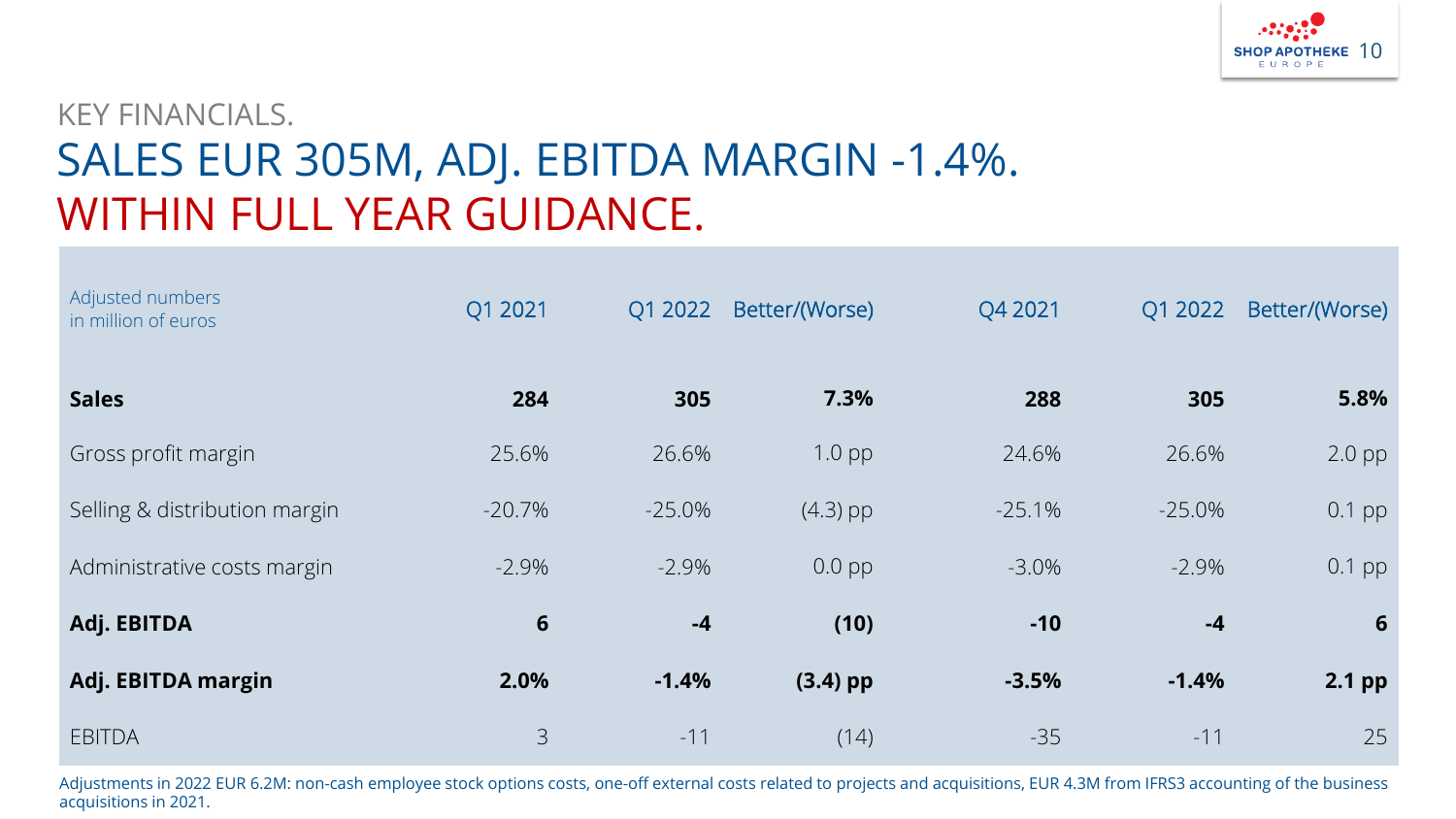

## KEY FINANCIALS. GROSS MARGIN IMPROVEMENTS CONTINUE, UP 1.0 PP.

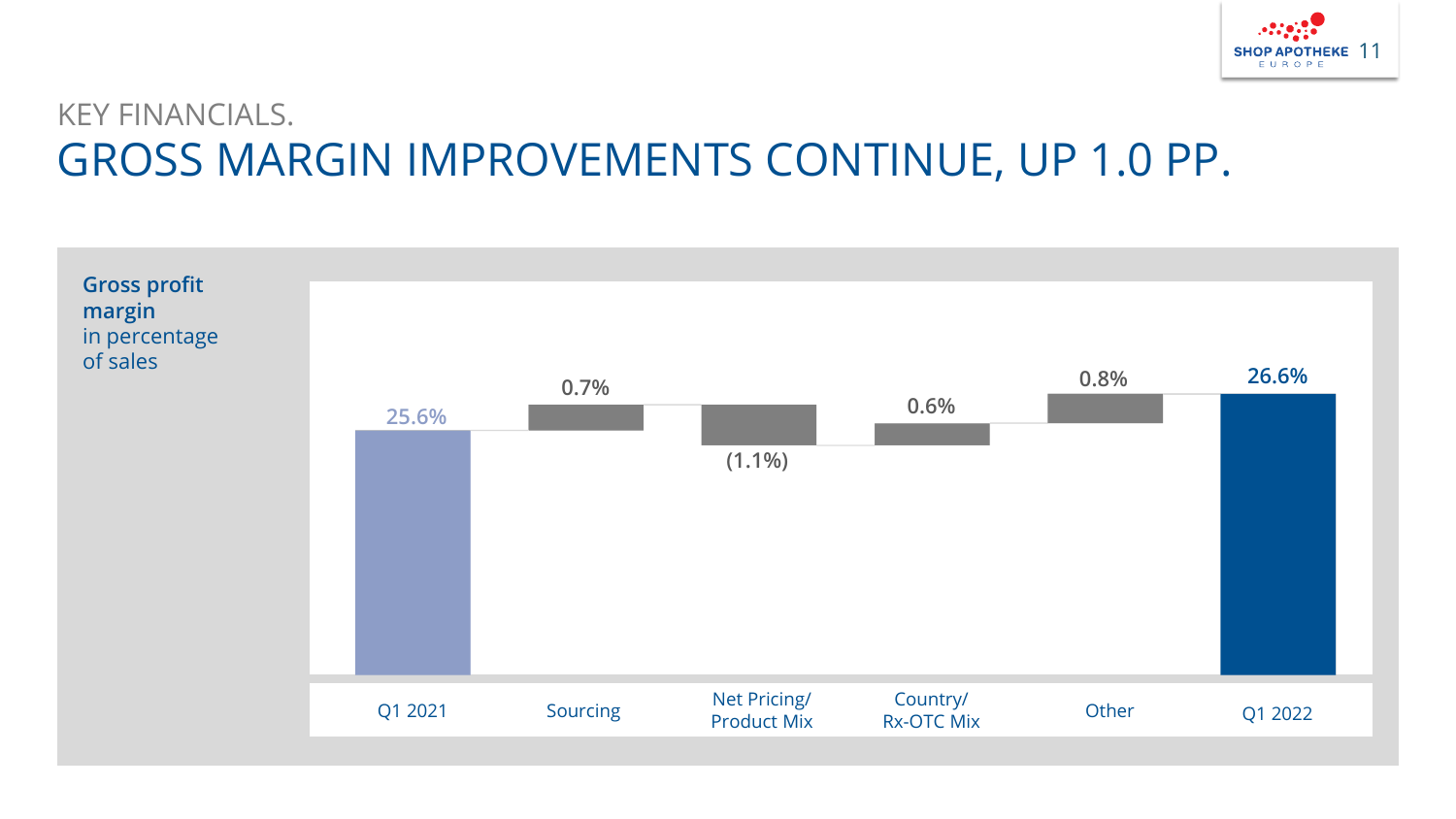

## KEY FINANCIALS. S&D 25% OF SALES CYCLING LAST YEAR'S FULL LOCK-DOWN QUARTER.

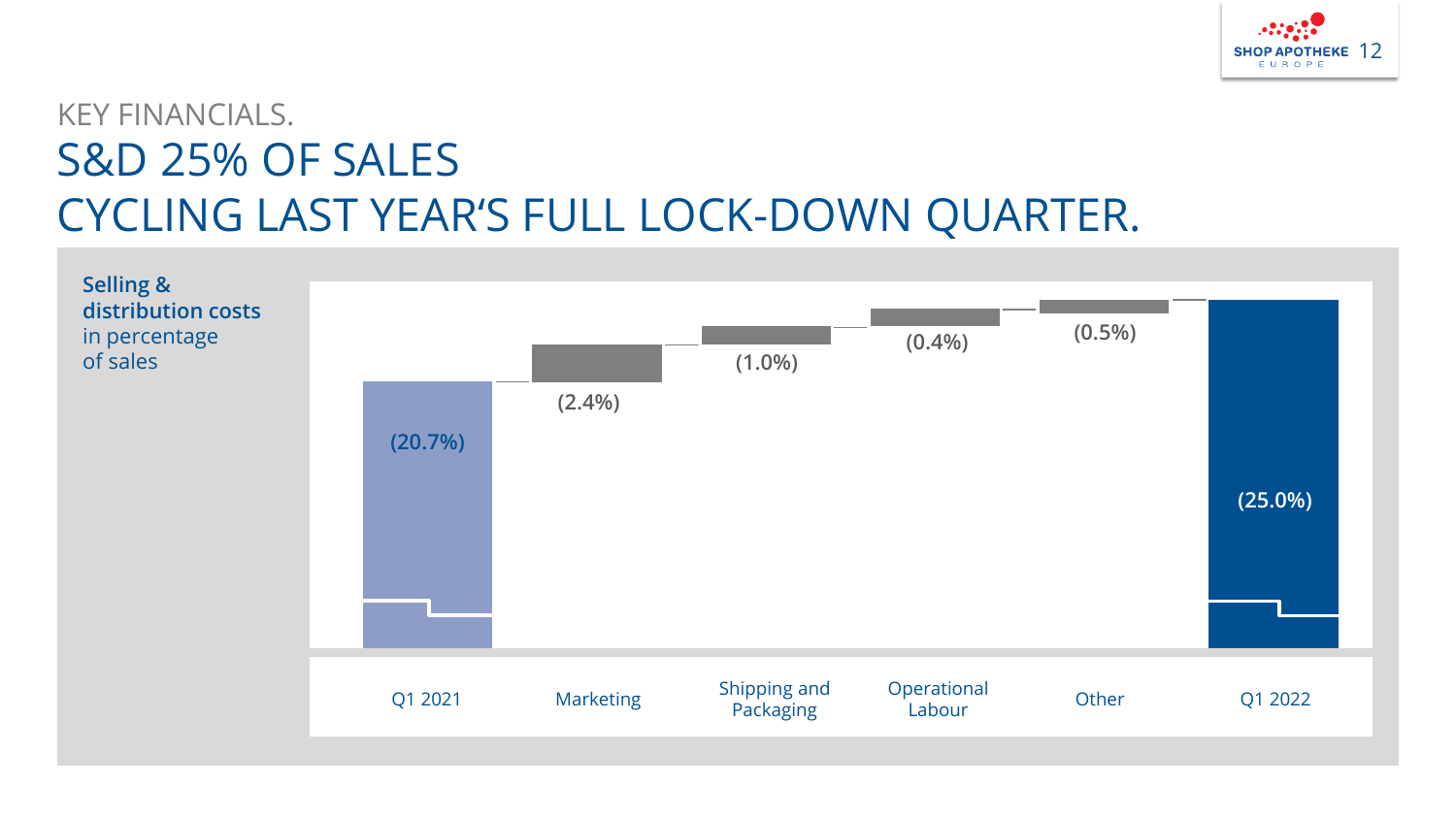

## KEY FINANCIALS. ROBUST CASH POSITION.

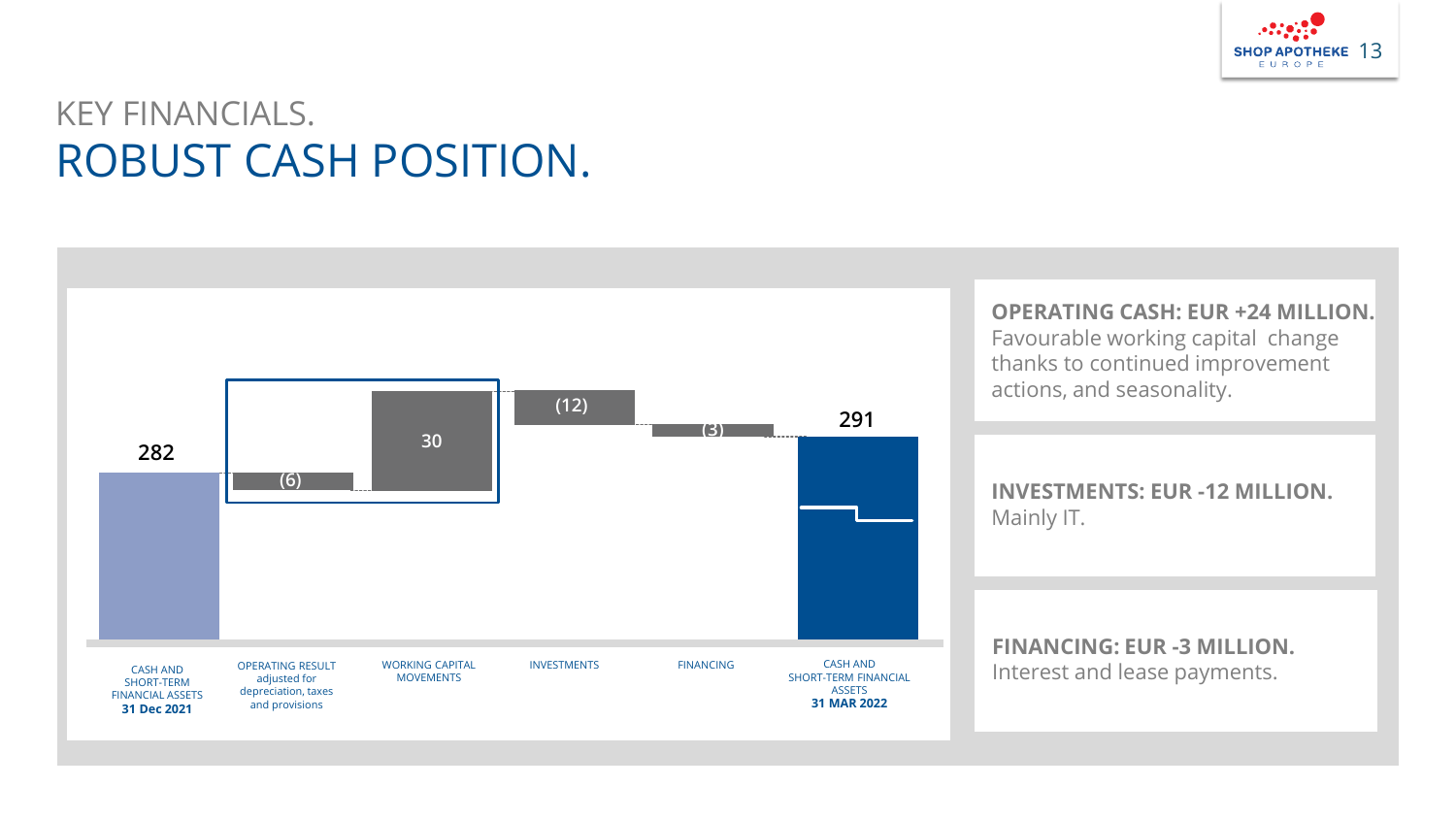



# UPDATE ON STRATEGY AND BUSINESS.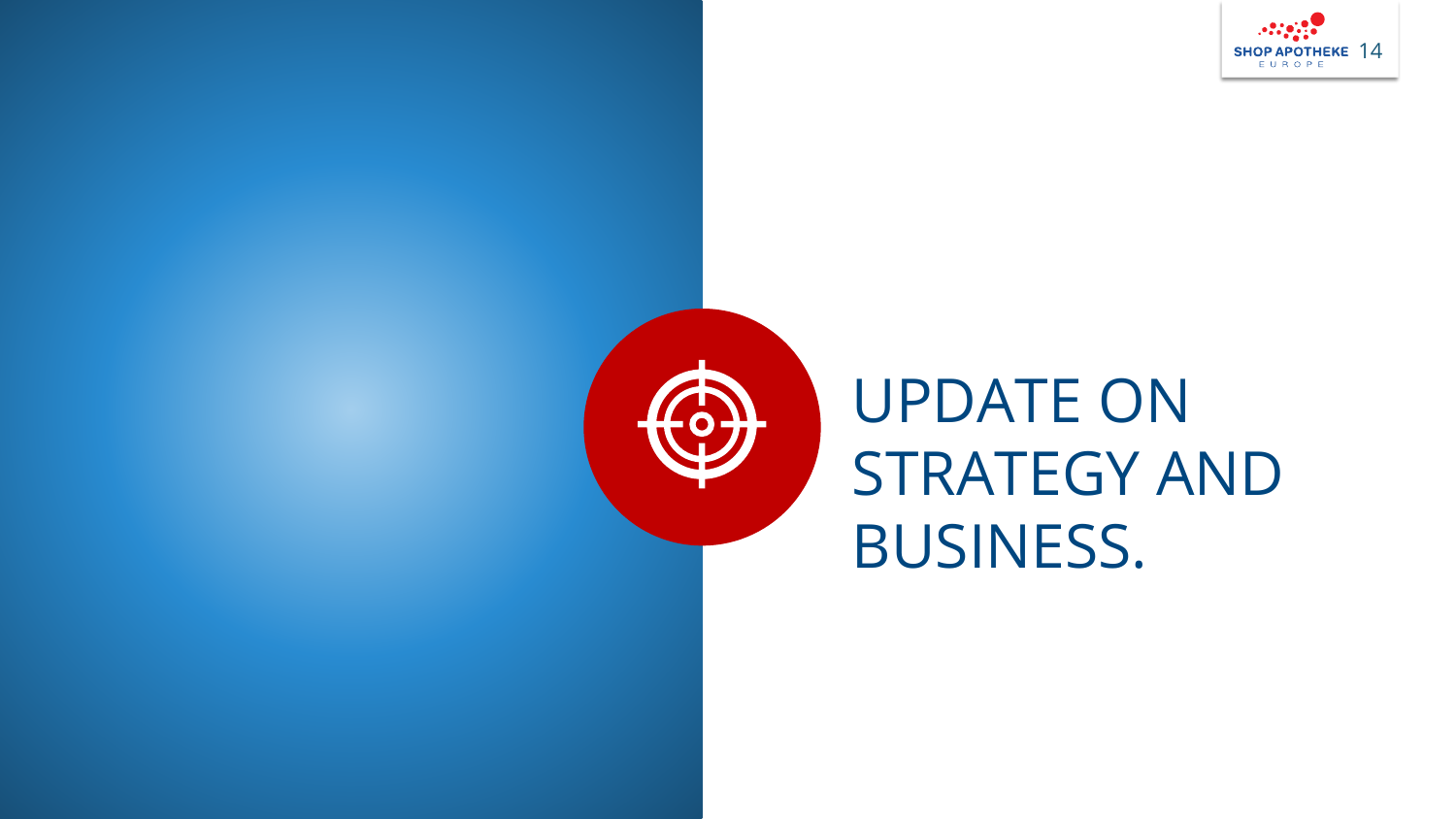

## E-RX IN GERMANY FURTHER PROGRESSING.

- CONCLUSION OF GEMATIK TEST PHASE WHEN **PREDEFINED QUALITY CRITERIA** ARE MET.
- **13,167** OF 30,000 E-PRESCRIPTIONS ISSUED\*.
- TEST PHASE PROBABLY FINISHED IN Q3.



#### **Automotive Sittings into A Russian** to drive tracks out **Load of the** N. And in driving car includes. LL/A AM **SOLI THE SUMMA MORATOR** *GEORGIA* **PERMITER** is an originate for the red and Ft (Roomfox of Wing of

![](_page_14_Picture_7.jpeg)

**CONTROL Base** *<i><u>RESISTATION IN ITS</u>* 

**NAVAL Automobile 1 of as** 

R first

\*) As per 24 April 2022.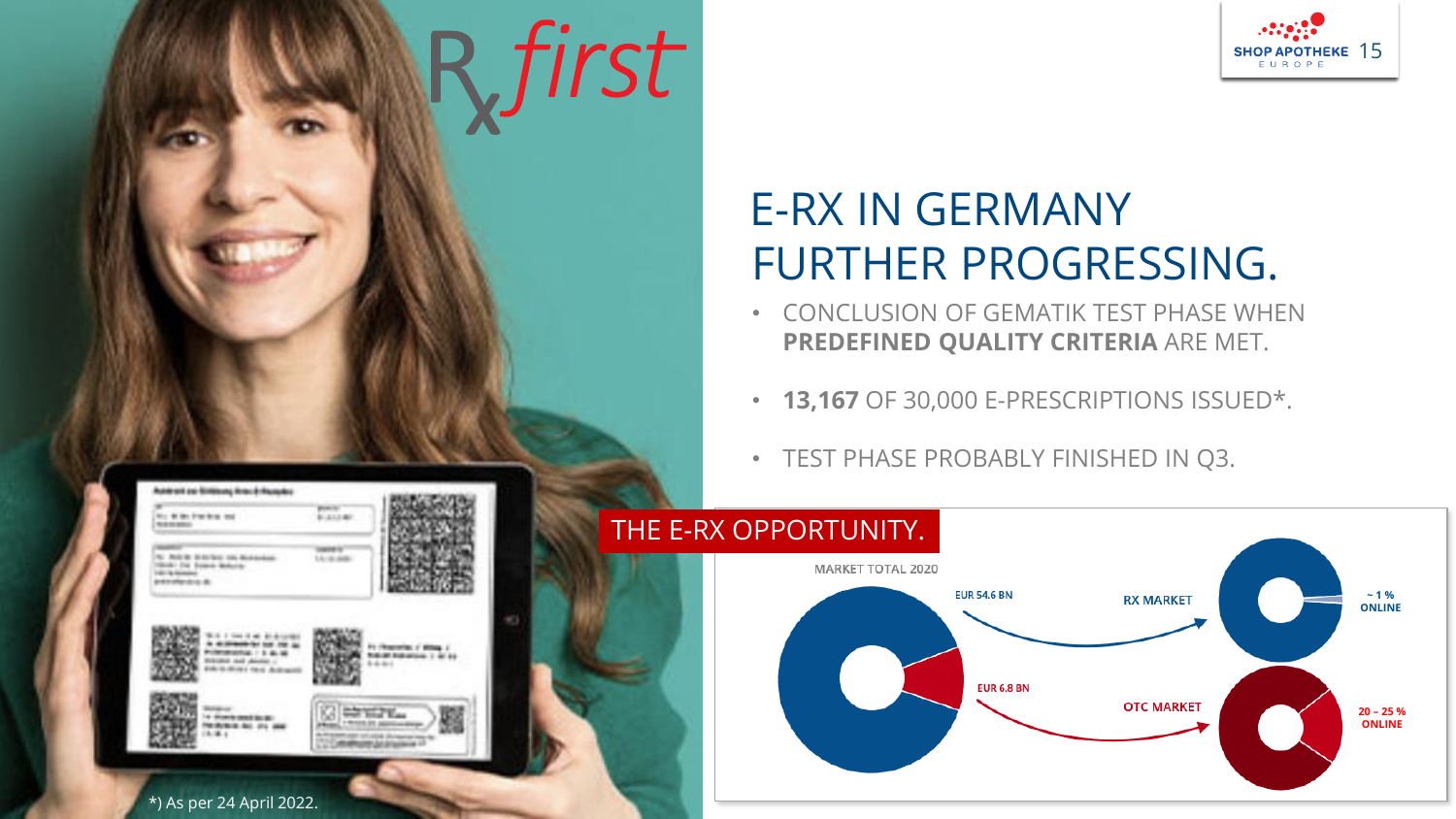![](_page_15_Picture_0.jpeg)

![](_page_15_Picture_1.jpeg)

#### ENTRY INTO THE GROWING QUICK-COMMERCE MARKET.

## ACQUISITION OF FIRST A.

- **INSTANT DELIVERY** OF ORDERS WITHIN 30 MINUTES IN CO-OPERATION WITH LOCAL BRICK-AND MORTAR PHARMACIES.
- COVERING **ALL RELEVANT USE-CASES** IN THE ONLINE-PHARMACY SPACE.
- OPTIMISING OUR **E-RX PROPOSITION.**

![](_page_15_Picture_7.jpeg)

COMPLEMENTING SHOP APOTHEKE EUROPE'S **CUSTOMER-CENTRIC PLATFORM STRATEGY.**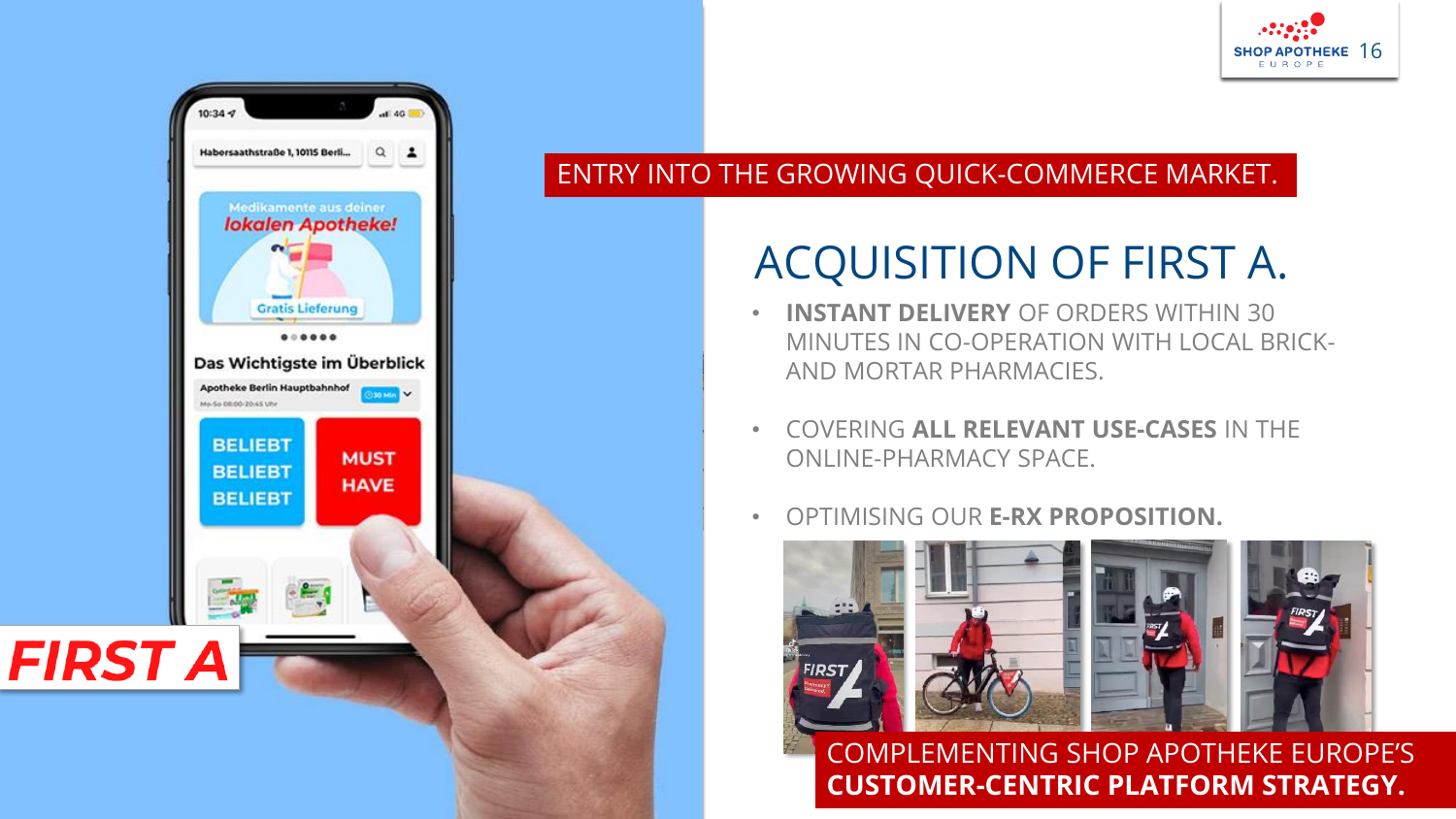![](_page_16_Picture_0.jpeg)

#### GUIDANCE CONFIRMED.

 $\blacksquare$ 

S

#### FULL YEAR 2022 FOR OUR ONGOING BUSINESS.

- 15 25% GROWTH OF NON-RX.
- RX SALES NO GUIDANCE FOR 2022, BUT PAPER-RX DECLINE BOTTOMED-OUT.
- ADJ. EBITDA MARGIN -1.5% TO +1.5%.

#### MID- TO LONG-TERM:

• ADJ. EBITDA MARGIN IN EXCESS OF 8%.

\* Ongoing business: as at the time of issuing the guidance in March 2022.

\* Rx concerns the German prescription medications; Rx sales of other countries are in Non-Rx.